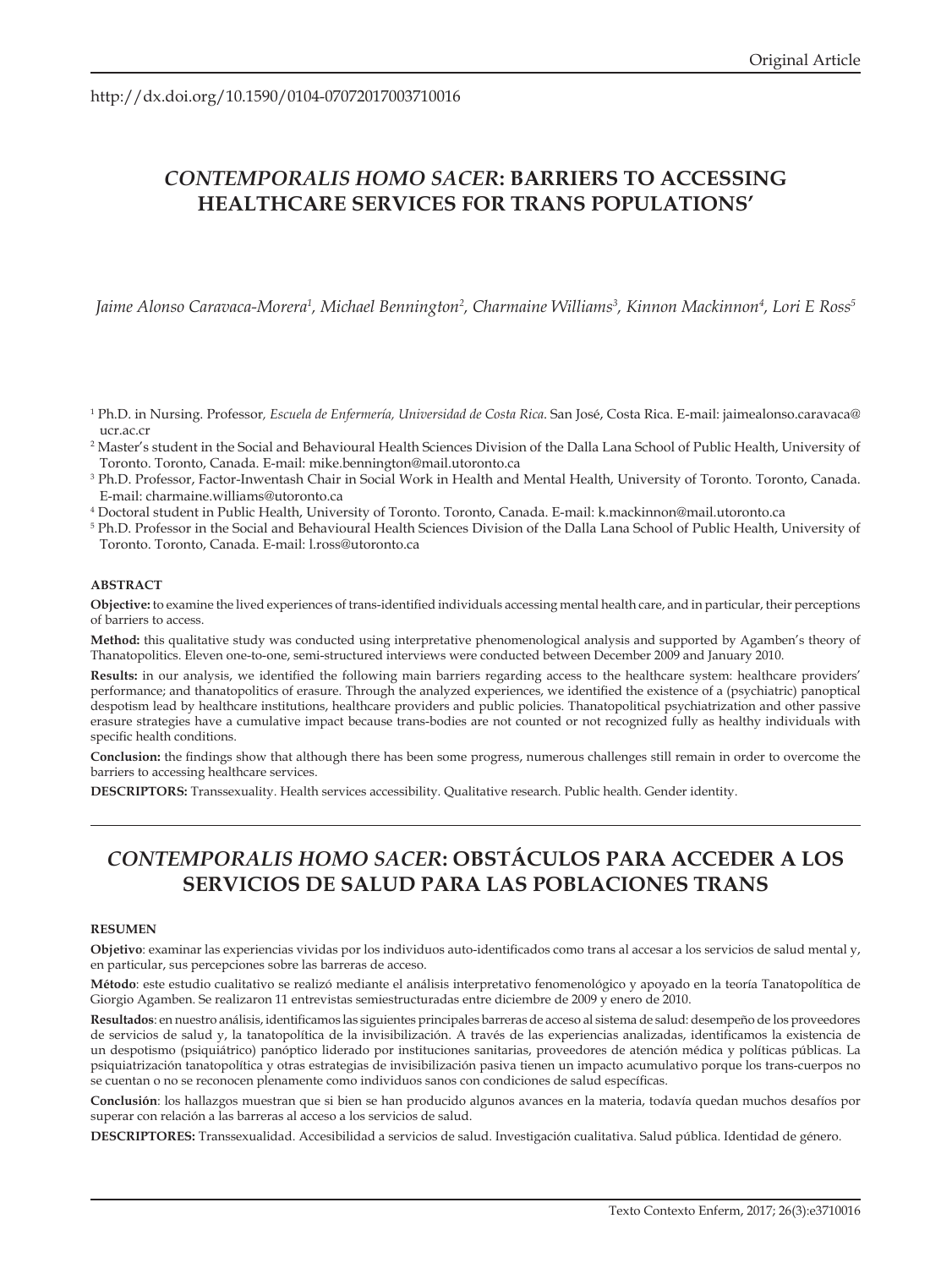## *CONTEMPORALIS HOMO SACER***: BARREIRAS DA POPULAÇÃO TRANS PARA ACESSAR AOS SERVIÇOS DE SAÚDE**

#### **RESUMO**

**Objetivo:** examinar as experiências vivenciadas por parte de pessoas auto-identificadas como trans para acessar aos cuidados de saúde mental e, em particular, sua percepção de barreiras de acesso.

**Método**: estudo qualitativo que utilizou a análise fenomenológica interpretativa e a teoria Tanatopolítica de Giorgio Agamben como referencial teórico. Foram realizadas 11 entrevistas individuais e semi-estruturadas entre dezembro de 2009 e janeiro de 2010.

**Resultados:** em nossa análise, identificamos as seguintes principais barreiras em relação ao acesso aos sistemas de saúde: desempenho dos profissionais de saúde e; as politicas de invisibilização e apagamento. Através das experiências analisadas, identificamos a existência de um despotismo panóptico (psiquiátrico) liderado por instituições de saúde, prestadores de cuidados de saúde e políticas públicas. A psiquiatria tanatopolítica e outras estratégias de apagamento passivo têm um impacto cumulativo porque os trans-corpos não são contados nem reconhecidos como indivíduos saudáveis com condições de saúde específicas.

**Conclusão:** os achados demostram que, embora tenha havido algum progresso com relação ao acesso aos serviços de saúde canadense, ainda existem inúmeros desafios para superar as barreiras de acesso.

**DESCRITORES:** Transsexualidade. Acessibilidade aos serviços de saúde. Pesquisa qualitativa. Saúde pública. Identidade de género.

#### **INTRODUCTION**

The ruling classes have created mechanisms for the social control of subjugated populations in various contexts.<sup>1</sup> One such context is through the transformation of human conditions into disorders that require medical and psychiatric treatments.

For instance, some authors explain that medicalization is a process whereby more and more of everyday life conditions have come under medical domination, influence, and supervision.<sup>2</sup> Transsexuality is one notable example of a condition that has been subject to such medicalized social control.<sup>2-3</sup>

The medicalization of transsexuality and corresponding hormone replacement therapies and surgical interventions contribute to the normalization of non-normative expressions of sex and gender.3-6 Such institutional processes of medicalization, invisibilization and social exclusion, govern life and death for members of the trans\* community, both symbolically and literally.<sup>7-9</sup>

A range of social, structural and political factors influence the health of trans-identified individuals.10 In the public health context, trans-identified people often face barriers to accessing necessary health services and, as a result, experience poor health outcomes.<sup>11-12</sup>

Several studies have consistently demonstrated that poor access to mental health services in particular among trans people is complicated by experiences of stigmatization and "erasure" that are underpinned by heterosexist and cisnormative policies and institutional practices.13-15

Medicalization of trans identities contributes to the stigmatization of trans individuals and aims to control gender-variant bodies and bring them into line with the psychiatric system's normative and socially expected standards.<sup>3,8,10,16</sup> In other words, the current healthcare system seeks social "normalization" through strategies of suffering.<sup>6-9</sup>

Health and healthcare access for trans persons are impacted by sociocultural factors including a lack of healthcare providers who are sensitive to the needs of trans patients, the absence of gender diversity in medical education training, and gaps in healthcare policy implementation.<sup>12,17-18</sup>

For example, it was found in the 2015 U.S. Transgender Survey that 25% of the respondents experienced a problem within the past year with their insurance related to being transgender, such as being denied coverage for care related to gender transition or being denied coverage for routine care because they were transgender. Additionally, 33% of those who saw a health care provider expressed having at least one negative experience related to being transgender, such as being refused treatment, verbally harassed, or physically or sexually assaulted, with higher rates for people of color and people with disabilities.<sup>19</sup> Furthermore, research indicates trans people have low rates of cancer screening due to a number of factors, including discrimination in the healthcare system, and for some, discomfort with having certain body parts screened (i.e. trans men who retain breast tissue may not want to have their chests examined by a medical professional).<sup>19</sup>

Trans is an umbrella term that refers to all of the identities within the gender identity spectrum.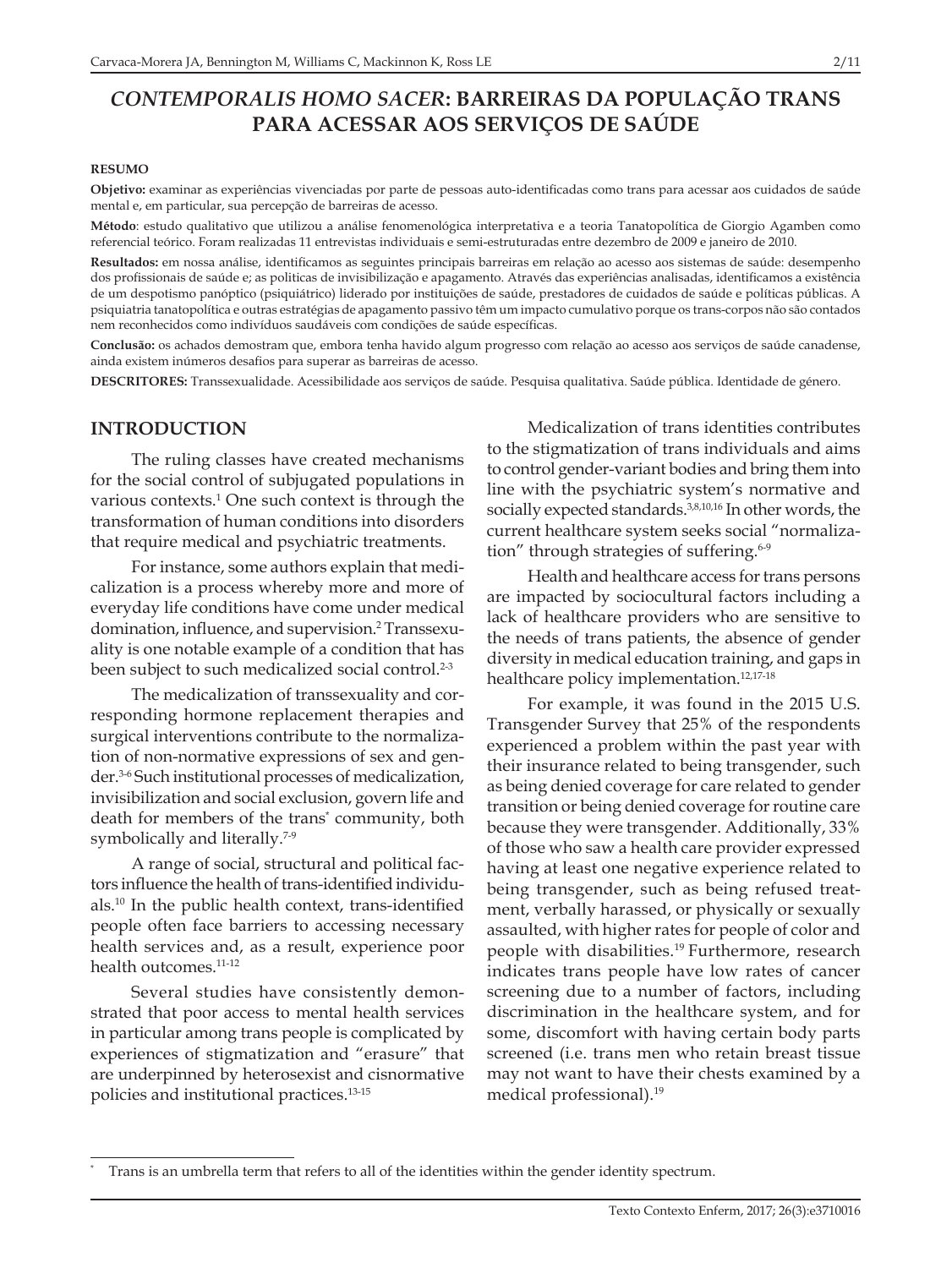Therefore, the healthcare needs for this population may not be effectively met, in part, because healthcare providers are ill-equipped to recognize and respond to their needs, and because of the practices and policies of healthcare institutions that make trans people invisible.11,13-14

Given the health disparities and unique access challenges faced by trans-identified persons, it is important to understand the perceived barriers they experience when accessing health services, and to develop approaches that may better meet their healthcare needs and provide equitable access to lifesaving services.

Some studies have identified critical and key factors that need to be contemplated by healthcare policies in order to guarantee an integral attention to the trans community. These factors include equity and universality of healthcare and the availability of interventions to reduce the burden. Despite these recommendations, progress has been slow.14,17

In order to address these needs, this paper aims to examine the lived experiences of trans-identified individuals accessing mental health care, and in particular, their perceptions of barriers to access. For the purpose of this research we define barriers to access as any situation or condition that limits or prevents a trans individual from receiving integral mental health care or to enjoy the benefits of the mental health system. In pursuance of achieve this goal, we drew from the contemporary philosophical work of Giorgio Agamben to plot a journey through the concept of thanatopolitics.

Giorgio Agamben is an Italian philosopher who performs his reflections on the basis of the biopolitic concept and its relationship with the sovereign power. Specifically, he studies the intersection between what is legal and institutional and what is biopolitical, not separating these two areas from each other.

In particular, this philosopher seizes Foucault's concept of *biopolitics* and suggests that the production of a biopolitical body is the original contribution of the sovereign power. According to him, modern biopolitics is related more or less to the inscription of individuals' lives within the state order. And in particular, he states that the political system governs the concepts of life and death – as a consequence of direct intervention on the bodies of populations as subjugated objects.20

This philosopher comes to show the implications of bare life (life without any institutional or

moral protection) in the political sphere as the original nucleus of the sovereign power - the bare life enters into the political setting from a paradoxical qualification: zoé-bios, exclusion-inclusion.<sup>21</sup>

According to him, zoé is the natural life, governed by the rules of nature and by the "wild/ animal instincts" and bios is a life based on the praxis of being a subject with civic responsibilities in the society. Consequently, for the author it is necessary to develop the concepts of zoé (concept of life that is common to all living beings), bios (concept of life common to those who have rights) and bare life.<sup>1</sup>

Agamben describes in the first volume of Homo Sacer the original meaning of the exception of bare life: an institutional algorithm that plays an exclusive-inclusive role. The ideas of bare life and sacred life serve as a basis to understand the discussion that arises in "Homo Sacer III: Remnants of Auschwitz - The Witness and the Archive".

On this specific book, Agamben introduced the term of *muselmann*, to identify those in the camps who were still alive, but had essentially stopped being subjects, incapable of doing anything other than surviving.<sup>22</sup>

Simultaneously, he presents one archaic figure: homo sacer (one who is naked, unprotected and devoid of rights, and therefore can be killed physically or metaphorically - or erased without any punishment for those who perform those actions) as it marks the reverse side of the explicit paradox exclusion-inclusion.<sup>1</sup>

Subject to a power of death, the life of the so-called homo sacer, or banned, appeared in the scenario with a double paradigm: human to be murdered but not sacrifice (because they still have a zoe life). It is a "sacred" life put into a gray zone in which bios and zoe constitute a compass – it is for this abandonment to the power of death, that (bare) human life is politicized, as it is a political element originated from sovereignty.

These concepts, among others, are to Agamben originating elements in Western politics that mark the relevance of his thesis of contiguity and parallelism between sovereignty and biopower. We consider that the support of this theory is significant when analyzing the participants' experiences because it explicitly helps us understand that the access to the healthcare system has become "thanatopolitical", which means that it is dominated by the politics of death and invisibilization which leave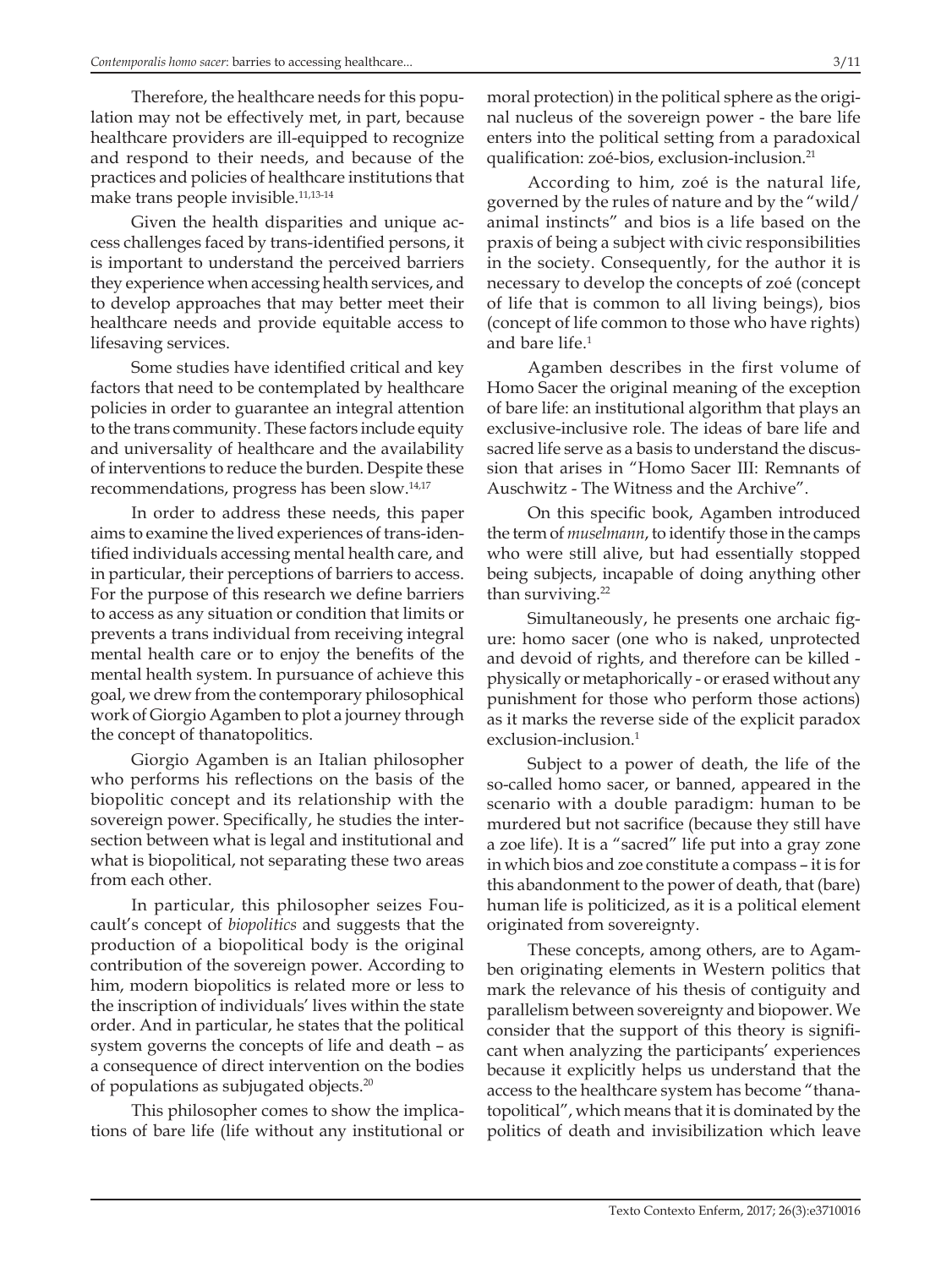the trans community exposed to the operations of (psychiatric and hegemonic) power.

The operation of this type of power is highlighted in recent research that underscores that trans populations have an elevated risk of experiencing mental health concerns such as and self-harm and suicidality.<sup>23</sup>

Additionally, while this population requires access to mental health treatments in order to reduce the severity and duration of emotional distress, trans persons also report discrimination and victimization in the hands of healthcare providers.

Also, trans adults indicate that transphobia in health care settings emerges surrounding insensitivity, displays of discomfort, denied services, substandard care, verbal abuse, and forced psychiatric care.20 By suggesting that, we firmly consider that policies and service gaps work to extinguish the possibility of a viable, vital trans life.

#### **METHOD**

This qualitative study framed as a secondary analysis of data, was conducted using interpretative phenomenological analysis (IPA) and supported by Agamben's theory of thanatopolitics.

Phenomenology is a method of qualitative study that focuses on human perception and emphasizes people's personal experiences as they happen, in this case trans-identified persons' experiences when accessing the healthcare system.

This research was part of a larger mixedmethod study called *Pathways to Effective Depression Treatment.* The main objective of this larger project was to understand the barriers to accessing mental health care among sexual minority women and trans people of all genders in Ontario, Canada.

Out of the total 706 people that responded to the *Pathways to Effective Depression Treatment* survey, 11 interviews were conducted with transidentified participants living in the province of Ontario between December 2009 and January 2010. This number responds to the theoretical saturation of data where the researchers considered that reached a point in the analysis that sampling more data will not lead to more information. The inclusion criteria for the current study required that potential participants: (a) identified themselves within the trans spectrum; (b) be above 18 years old; (c) be proficient in English.

The *Pathways* study was approved by the Research Ethics Board at the Centre for Addiction and Mental Health (Toronto, ON, Canada), according to Protocol Number #126/2010-09. Among the participants, 6 identified within the trans-female spectrum, 4 identified within the trans-male spectrum and 1 identified as a two spirited woman.

Participants reported their sexual orientations as lesbian (n=2), gay (n=1), bisexual (n=1), heterosexual (n=3), pansexual (n=1), asexual/bi romantic  $(n=1)$ , queer  $(n=1)$  and questioning  $(n=1)$ . The mean age of participants was 40.2 years.

Interviews ranged between 45 minutes and 120 minutes in length (mean: 70 minutes) and were all conducted at private locations chosen by participants. The interviewer used a semi-structured interview guide containing questions related to the participants' interactions with healthcare institutions, experiences with healthcare providers and the perceived barriers (if any) encountered when accessing supportive mental health services.

All interviews were recorded using a digital recording device and transcribed verbatim. Identifying characteristics were removed during the transcription process and the participants were assigned an identification code (Participant 1 to 11) in order to preserve anonymity.

Analysis directed the development of a preliminary thematic framework and the initial coding model structure. The transcribed data were coded and the concepts were defined following the theoretical referential.

The thematic framework was discussed and as a result we elaborated a code book with 55 initial codes grouped into 15 subcategories and 4 categories, which included explicit definitions of each theme and sub-theme. The researchers then reviewed and discussed the unified coded dataset. Following the coding process, data collected under each code were reviewed and summarized in an analytic memo list that resulted in the creation of one major category subdivided into two subcategories that will be discussed in the following section.

#### **RESULTS**

From our analysis we identified the following main barriers regarding access to the healthcare system: (i) Healthcare providers' performance as a result of system constraints and (ii) Thanatopolitics of erasure (Figure 1).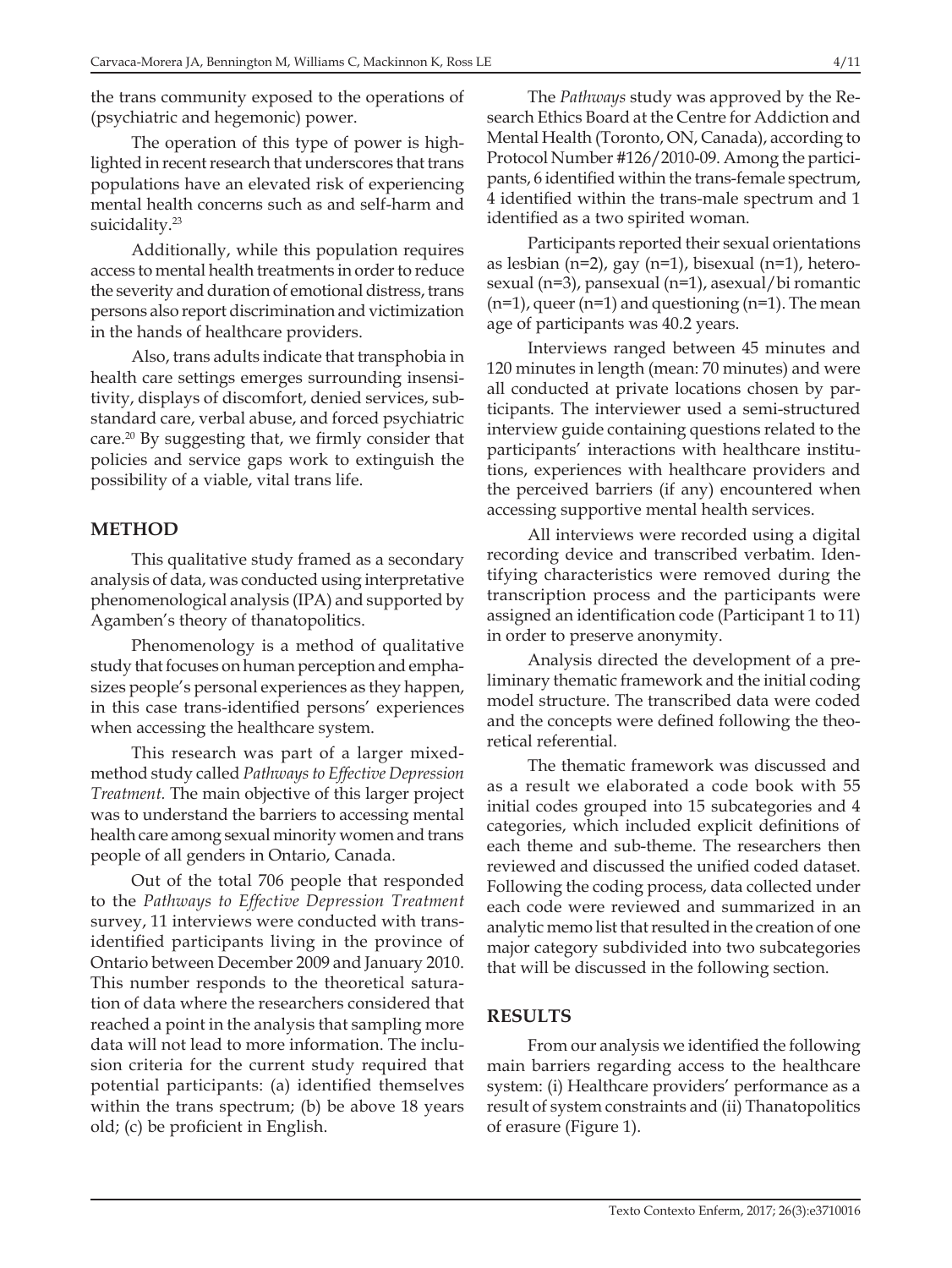

**Figure 1 - Main perceived barriers when accessing to the healthcare system by trans identified individuals** 

 The major identified barriers in this research suggest that trans-identified persons may delay or avoid seeking services because of their experiences of discrimination or perceived transphobia within the healthcare system.

This article focuses specifically on healthcare concerns, although the experience of social exclusion and the processes of thanatopolitics, erasure and discrimination may also apply broadly in other settings.

### **Healthcare providers' performance as a result of system constraints**

The results show that some healthcare professionals tried to reduce the time of the consultation and also lack knowledge of trans persons' health care needs and/or have negative attitudes towards this population. These issues were characterized by persistent and diverse experiences including lack of provider interest and awareness, and expressions of apathy, disrespect and transphobia.

Here, the medical laws – embodied in the figure of the healthcare provider, represent one of the many exposed, visible faces of the machine that manages the bodies and lives of this population. That thanatopolitic scenario treats trans-identified people as living-dead beings through imposed erasure. These types of strategies were confirmed by participants through the following passive erasure actions they experienced during consultations and interactions with healthcare providers:

*At this point this counselor I'm seeing is not really supporting me. She often fell asleep during our sessions* (Participant 3).

*Just the fact that they don't specialize with transgendered issues. And there's a lack of understanding or – and sometimes it seems like there's a lack of wanting to*? (Participant 9).

*If there were more psychiatrists available who had a solid grounding in the basics of sexualities and gender identity, it would help enormously. It would help strengthen the communication between patient and clinician within a psychiatric assessment if that didn't become an unknown territory so easily to a psychiatrist. And they immediately become insecure and realize that they don't have the grounding to deal with what the patient's talking about* (Participant 11).

Some participants expected to be provided with dignity and attention, however, to their disappointment this was not always happening, despite the right to comprehensive, qualified, caring and updated services. The following participants elaborated on this theme:

*A lot of times they hear you, but they're not listening* (Participant 2).

*What parts of your life do you live full time in as a male?' And I said, 'It's all there in the file, it's all documented paper work.' 'Oh I don't read the file before the patient comes in.' And I said, 'Excuse me?' 'Oh I don't have time to do that'* (Participant 10).

Health care providers' lack of training or preparation for working with trans-identified persons, is one of the mechanisms of invisibilization used by trans thanatopolitics. This absence of professional preparation is not justifiable, mainly if we consider the growing demand for care services for trans individuals in the province of Ontario. Lack of knowledge of healthcare providers is echoed in the findings of this research where, some participants noted the following:

*I had already been told by a lot of people not to come here [to mental health institution]. So, I was reluctant to go, and then I came and it was just like hit after hit. It was worse than what was happening in emerg. Emerg you expect it from doctors and nurses that aren't familiar with trans people. But just by definition being in a gender identity clinic you would think that you know– the court rooms were as bad as the gender clinic* (Participant 6).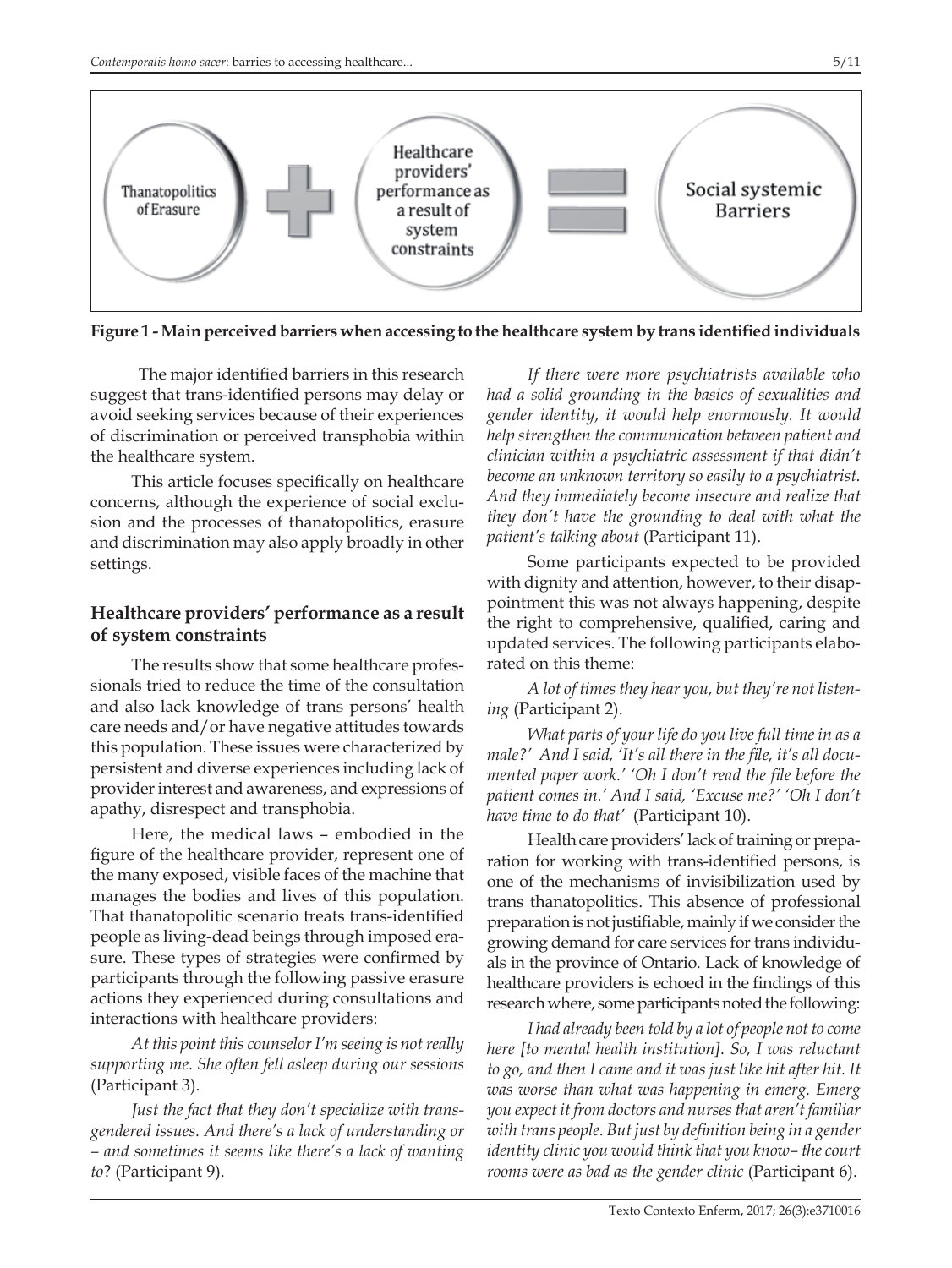*I know that in the schools there isn't much learning done about transgendered issues and a lot of our new doctors have no knowledge of trans-specific issues – and that's what we need. We need doctors that are not afraid to step up to the plate because right now we don't have many doctors that are willing to start a patient on HRT*  [hormone replacement therapy] (Participant 5).

The previous quotes imply that providers are unwilling to update their understanding, to transcend the old gender paradigms, and to access current available information regarding trans people. To us, this position designs a logic of cruelty that ignores, excludes, judges, classifies and orders.

To legitimize the social norms that restrain the lived experiences and feelings of human beings, thanatopolitical strategies lead to the invisibilization and pathologization of other ontological options. In other words, some healthcare practices uncritically empower and enact – without questioning – the current (conservative) political dogma on which our society is based: the existence of only two mutually exclusive ways of being and feeling. The participants' experiences of processes of medicalization and psychiatrization are summarized in the following:

*And then the first appointment* [at the gender identity clinic] *I had a forensic psychiatrist pathologize me and question, you know, if I had sex with animals or with kids or that kind of stuff.* (Participant 4).

*She* [the psychiatrist] *didn't listen at all. She came into the room with her* [mental health] *diagnosis ready, and I wasn't allowed to partake in my own healthcare* (Participant 8).

The preconceived and reductive conceptions by some healthcare professionals highlight the power of medical institutions. We are witnessing here a representation (a stock of values, ideas, metaphors, beliefs, and practices that are shared among the members of one group.) of care associated to the invisibilization and current psichiatrization of the trans identities.

In this sense, the psychiatric logic attempts to introduce the incomprehensible or strange in a horizon of axiological, normative and prescriptive meaning. The healthcare providers in this institutional setting have the power of deciding who can be inside and who must stay outside the system. Therefore, the (medical) law is not only normative, but also formative as it gives category to being. Some participants expressed this specific process within interactions with healthcare providers:

*They* [the healthcare providers] *simply just ignore you because you are like that… and 'If you push*  *it – I will do that to you', you know? 'I can squash you with a label like a flipping bug* (Participant 1).

In addition, some of the perceived barriers in mental health care were related to the lack of respect with regards to the trans condition. Respect is considered a basic component of all helpful relationships and is often cited as a core feature of successful therapeutic consultations.

Although the development of respectful and caring skills is a general feature that should be learned during medical training, healthcare providers may not recognize inherent obstacles to empathizing with patients from a different gender identity group (according to the participants' experiences, the majority of healthcare assistants were). During the interviews the participants described healthcare providers' lack of respect, and commented on the effects of this:

*When I was in front of the doctor it was all totally humiliating, the way they did everything to degrade who you are and be disrespectful. I wasn't expecting that. But that- it happens in* [another hospital] *too – over and over, but very subtle* (Participant 7).

*I did explain that I'd had a history of sexual abuse as a child and he just batted that off as – 'every other person that I interview has a sexual history - sexual abuse history.' 'That's normal,' he said. And it just felt like my experience had just, in a sentence, been discounted as relevant* (Participant 10).

According to participants, knowledge, interest, respect and communication were needed to facilitate the provision of trans-inclusive healthcare. This requires health care to be centered in the real needs of this population and be absent of any stigmatizing, psychiatrization and/or thanatopolitical actions.

### **Thanatopolitics of erasure**

The employment of thanatopolitics of erasure rather than politics of inclusion helps us to develop an understanding of the connection between trans populations and the current thanatopolitic reality and the articulation with power-domination relationships that circulates through society.

In this research, we consider the thanatopolitics of erasure as state policies based on the repression, invisibilization, and expulsion of marginalized groups such as gender minorities. Critical tactics of this thanatopolitical movement show a discursive struggle against governmental development, which legitimizes various processes of erasure i.e. the lack of policies.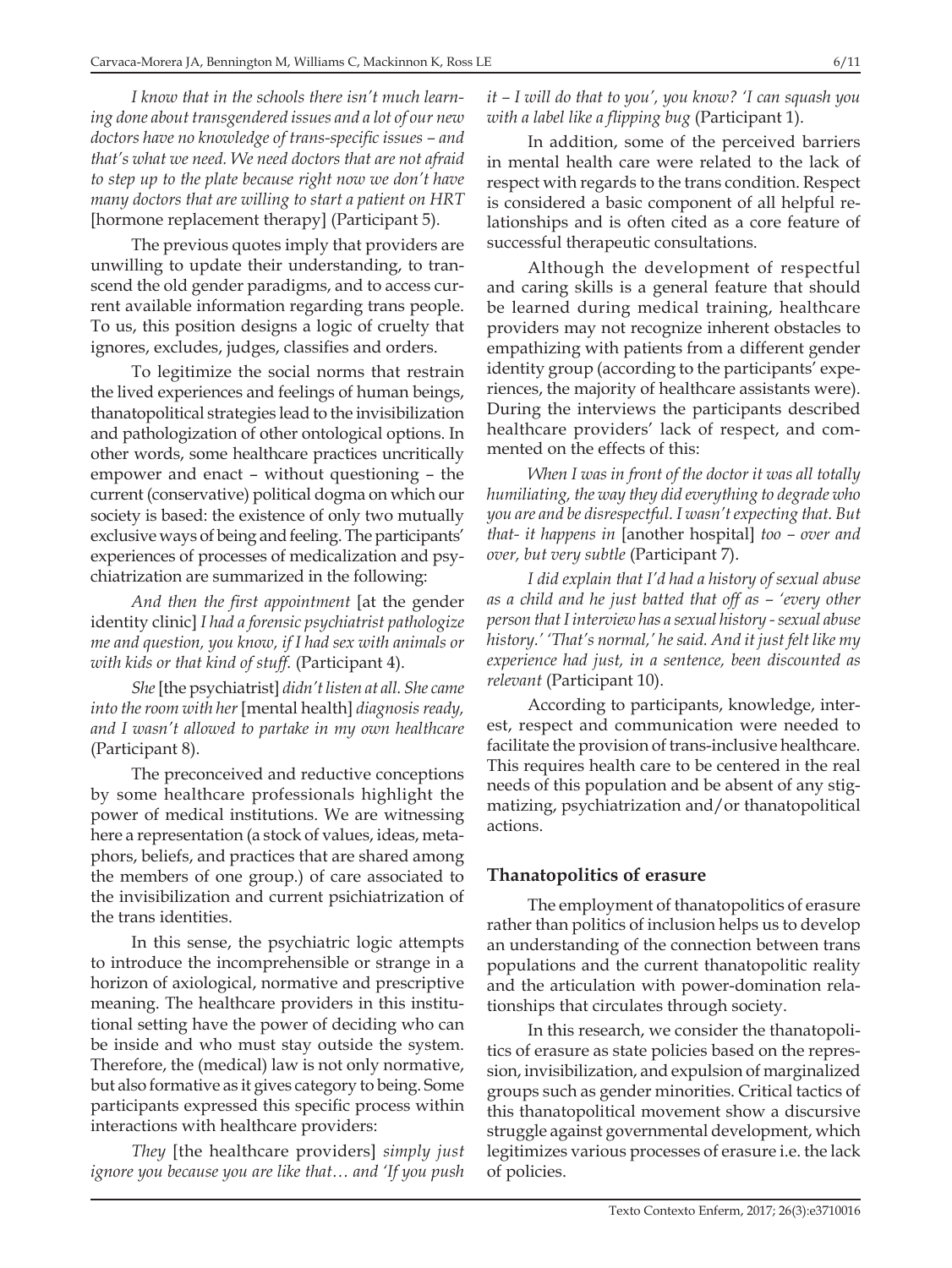This category brings to light some reflections related to the various ways thanatopolitics acts towards trans identities. The main strategies and perceived barriers according to participants are associated with: a) Lack of government support and weak policy framework i.e. Access to therapists since they are not covered by the Ontario Health Insurance Plan (OHIP), bureaucracy and waiting lists, absence of safe and trans inclusive places; b) Geographical barriers due to the gatekeeping of hegemonic institutions and the lack of professionals in different parts of Ontario.

Participants expressed these barriers in the following statements:

*well time is one of the barriers but cost is the major barrier, um, you know paying for a private therapist is really hard* (Participant 7).

*therapists are not covered for trans people. You know? Neither are hormones, which is a big barrier as well. I mean, if our hormones were covered we'd be able to express our way - ourselves the way that we wanted to, that we're meant to* (Participant 11).

There were negative reports of bureaucracy processes, waiting lists and the absence of safe and trans inclusive spaces that affected healthcare provisions. In some instances, participants waited for years in order to have access to the system, without being provided with any satisfactory health strategy beyond the psychiatrization of their condition, as several participants confirmed:

*I was still on waiting lists to get help and uh nothing was happening. I was supposed to get some help by the end of May and when May was over I basically decided that by June twenty-fourth I was going to kill myself. I realized if something was going to happen I would have gotten a phone call for an appointment, and there was none. So, I was sort of starting to prepare myself to just end my life. And uh that's where I picked the June twentyfourth date to commit suicide* (Participant 5).

*But there was a whole pronoun issue at the gender identity clinic. Biggest thing was pronoun issue and he*  [the psychiatrist] *was saying some, some line about, I wasn't really a guy, it was something like that, like he was directly rejecting my identity, which I found really very offensive, therefore I didn't feel safe* (Participant 4).

*I went to my appointment, the receptionist at*  (name of the institution) *in the gender clinic is referring to me as Mr.* [P64's last name] *and I'm showing up like a woman. And I'm thinking of all the people in all the offices and all the hospitals, this is the one place I should be safe, right?* (Participant 2).

Such discursive ways of excluding also elide diverse ways of being individual. This politic of erasure is lethal. Political erasure means the erasure of alternatives and the possibilities of being an individual and a citizen. The struggle against this type of erasure is a cultural struggle, not only over health conditions and needs, but also over the practices and meanings of everyday life.

In order to describe the lived experiences of the participants, it is necessary to admit that the crisis of the effectiveness of public policies lies in its design, implementation and dialogue. For example, we could say that despite the province of Ontario having within its legal framework some protectionist laws towards the trans population, its scope does not reach everywhere equally, due to the hegemony of some institutions responsible for managing diagnosis, trans-specific procedures and general attention. In addition, a lack of specialists was identified in more distant regions of the province, as expressed in the following quotes:

*I mean, we're losing them to big centers because, I mean, um, not being able to – to transition, medically, um, is a big barrier here up in the North. Um, our doctors are not willing to – to help us, you know, uh, transition medically* (Participant 9).

*Well, they always refer us to this gender identity clinic down south, which is not uh, to me, was not a very good experience. Um, it was an awful experience actually, I must say. But however, I was able to get the doctors this year, after six years of fighting with this institution, um, to finally allow me to transition medically* (Participant 8).

*And um, like I know that accessibility is also a big thing. I mean, not everyone wants to travel 12-14 hours to Toronto for 15 minute interviews* (Participant 3).

By placing biological life of some individuals (bios) over death (symbolic and literal) of others, in the center of their machinations, institutions of the state have done nothing but highlight the immemorial bond that links power with the declarations of life and death, visibility and invisibilization, consequently: thanatopolitics.

This reality places the trans-identified person as a *homo sacer* who has a bare life and who is the object (par excellence) of this thanatopolitical order. The bare life of this *contemporalis homo sacer*, brings into focus the political mechanisms and also the medical-health procedures that lead to a forfeiture of rights to live, to be and to exist.

#### **DISCUSSION**

Trans-thanatological barriers to mental healthcare access could arise as a result of two phenomena: a) at the institutional level, the prevalence, of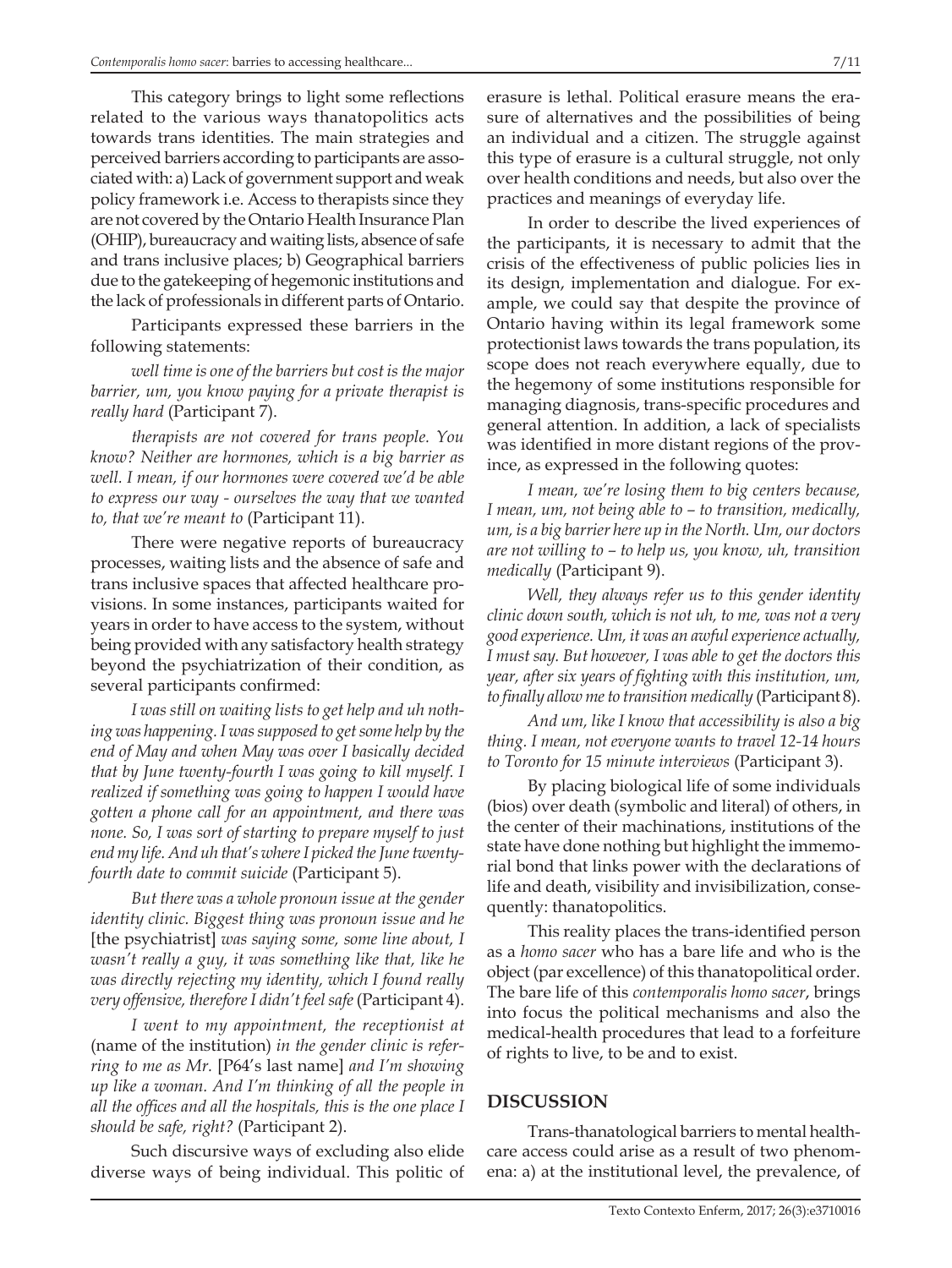a binary and hetero-cis-normative conception of gender which pathologizes and stigmatizes the diversity of the human dispositive; b) the prevalence and dominance of these (mis)conceptions are taken for granted truths within, broadly, the medical institution, and more specifically, within the domain of psychiatry.

Through our analysis, we identified the existence of a (psychiatric) panoptical surveillance (concept that was introduced by Jeremy Bentham) and regulation exercised by healthcare institutions, healthcare providers and public policies. In this scenario the panopticon takes on an institutional figure that combines (i)rationally the power of surveillance and punishment with an economy of resources: a real mechanism of control.<sup>1,21,24</sup>

This figure of observation (the panopticon) used by Foucault<sup>25</sup> but retaken by Agamben,<sup>1</sup> in the trans context, is aimed at "treating" "abnormal" behaviors through the implementation of a disciplinary regime: disrespectful treatment accompanied by a claim of control and discipline. Not coincidentally, the thanatopolitical psychiatric language converts different manifestations of human plurality (with respect to gender, but also other aspects of human experience) into diseases that corrupt the social system, and therefore justifies strategies of "normalization" and "social invisibilization".<sup>22,24</sup>

This thanatopolitical system not only tries to make invisible and trivialize the needs of bodies that do not agree to the punitive cis-hetero- regulations, but at the same time, to delegitimize, discard and "erase" their feelings, thoughts and ontological/ epistemological orientations. We acknowledge that the regulation of transition means that the system also prevents the creation (birth) of viable trans bodies.

Thanatopolitical psychiatrization and other passive erasure strategies have a cumulative impact, wherein trans bodies are not counted or recognized fully as healthy individuals with specific health considerations. The lack of interest in trans lives and trans issues among medical service providers´ and their governing institutions has resulted in a deficiency of information on health related topics, including issues related to medical practice, mental health, and trans-specific health care, which includes the transition-affirmation/confirmation processes as well as primary health care concerns.

In reference to Agamben's notion of the *homo sacer*, a trans-identified person can be seen as a person who is banned and may be (metaphorically or literally) killed. In other words, according to Agamben,<sup>1</sup> a person who is declared as unprotected

by the law can consequently be murdered by anyone with impunity.

In the same way, the invisibilization perpetuated by healthcare providers and political institutions can be practiced with relative impunity, despite the extreme detrimental consequences for trans people. In this case, in fact there is some protection in law, and yet the injustices that are happening either don't fall within the scope of those legal protections (in most cases) or providers/systems are getting away with it anyway (e.g., with extraordinarily long wait lists for gender affirming care compared to other forms of health care).

As Agamben<sup>20</sup> notes, if there is a law, we are always going to find someone inside and outside of it. With this in mind, the law protects and soothes but also legitimizes, normalizes, excludes and exterminates. In our analysis, we not only refer to the jurisdictional type of law, but to all institutional and moral law: a law that also has a gray area, an area of indistinction.

The normalization of suffering is one current thanatopolitic strategy. Specifically, this normalization is made manifest in psychiatrization, which deems trans people *homo-saceres* and therefore implies that they deserve to suffer through the "treatments" and "bureaucratic waiting lists" that bring them into line with the accepted "normalsovereign", i.e., the cisgender norm.

This reflects the notion of (partially) included bodies in the legal system but excluded from political life, as Mbembe<sup>26</sup> mentioned in his theory: dispossessed bodies (immigrants, refugees, deported persons, for example.) that are excluded from any political condition, are unable to identify themselves as citizens, since they lost all human rights and are exposed to death.

This chaotic reality shows indeed how the trans body could be not only an object to be dominated, but "the body itself becomes the redoubt of power"27. But here we are referring to exterminated, obviated, and bodies that are simply exposed.

Exposition in this sense it is related to be open to the possibility of a special form of negligence.<sup>28</sup> We talk about desecration of trans-identified bodies, through the silencing of abusive and neglectful behavior of healthcare professionals and institutions through their acts of invisibilization and erasure.

To be exposed and to have a bare life in the thanatopolitical sense is not confined only to the social environment. In this view it is more related to the political sphere. To be exposed then involves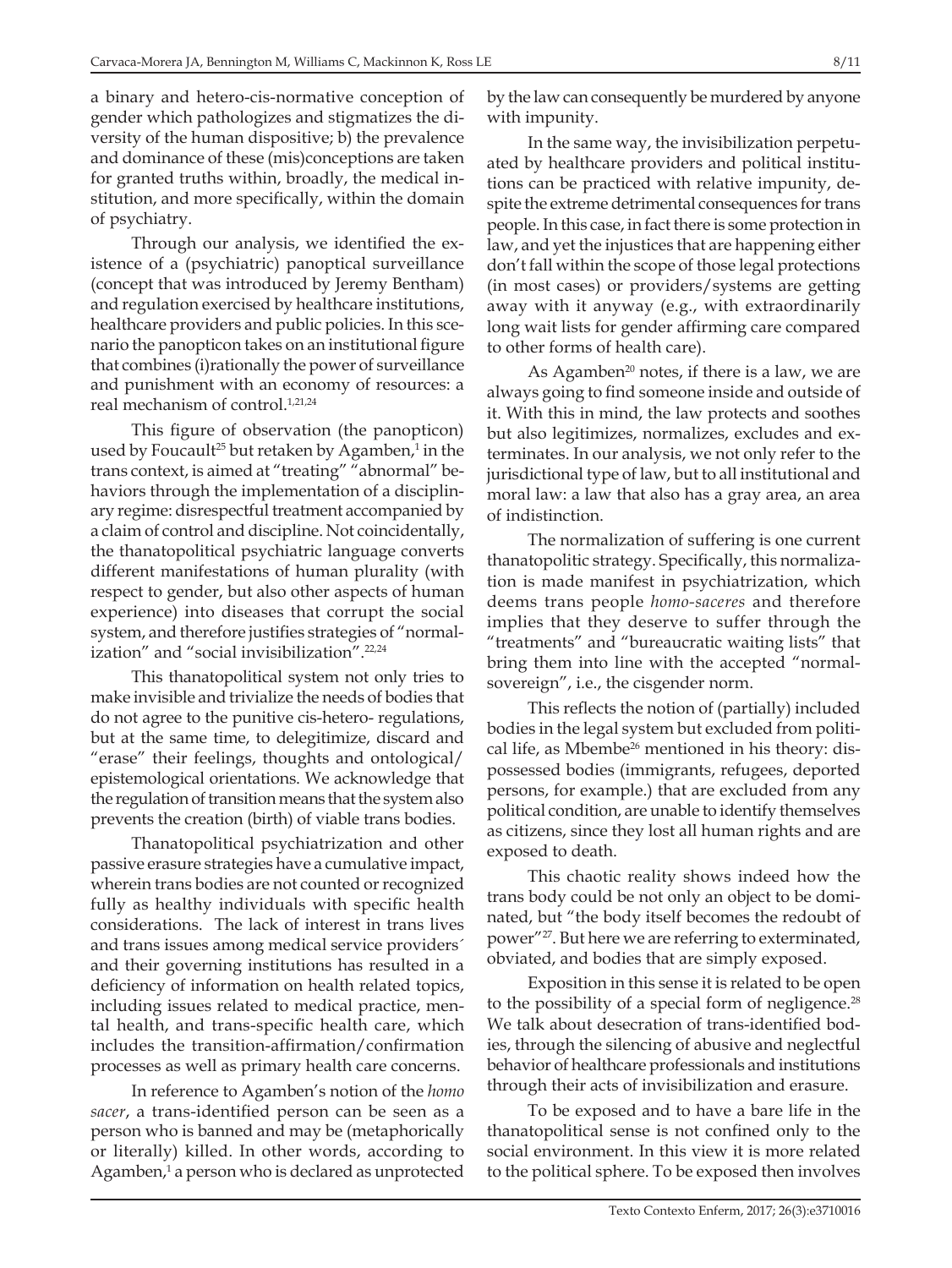the deprivation of something in life.<sup>9,28-30</sup> We can say that this kind of exposition or deprivation of access to resources that could guarantee the satisfaction of the needs of many trans-identified people.

Facing the above statement, it is valid to ask, what do the healthcare providers performance and the thanatopolitics of erasure expose? What would be the place of trans-identified bodies and their emotions in this type of dynamic? Our data suggest that trans-identified bodies have been expropriated of their own authentic individuality and identity.

They have been exposed and converted into "universal types of bodies", threatened with symbolical death if they offer any kind of resistance to this type of power of psychiatrization. The *contemporalis homo sacer*, personified in the figure of the trans-identified person, instigates a reflection on the very meaning of the "person category".

First, it is clear that "person" is not a simple concept. Like all moral concepts, we are not describing an entity, but rather, the "person category" is a performative device which operates (perhaps in a subliminal way) as a mechanism of control and validation.

But beyond this point, Agamben $21$  raises whether morality (and not only the jurisdictional system) exerts a differentiation that legitimizes the value of some lives (e.g., cisgender) over others (e.g., trans). We further note that life and death in this sense are not biological concepts, nor purely legal or political concepts.

Life and death are moral categories managed by the sovereigns. In our analysis, those who exercise cruelty upon lives that have been classified as unworthy of being lived are not only politicians but also doctors and other healthcare providers. All these figures govern our lives by following (il) logic that legitimizes their moral actions and decrees of (metaphorical) death through their positions of power.

The question that is formulated by Agamben $<sup>1</sup>$ </sup> is essential, in order to understand the moral (il) logic against trans persons: what is that zone of life that is beyond the symbolic dead? Who is the dead body now? It is obvious that here we are not talking about biological or technological stages, but political and moral. The figure of the trans-identified individual, brings forth the idea of a *Terra nullius*  (nobody's land): neither life nor death, at least in the usual sense of these words, because, through the lens of the *contemporalis homo sacer,* the trans body questions the borders of the recognition of life and the exposure to death.

This figure opens a space of indeterminacy between the medical (psychiatric) field and the law, but also between what is legal or illegitimate; trans bodies therefore are governed by moral, political, and thanatopolitical power. Finally, we consider that it is not appropriate to generalize the findings in this study to all transgender people.

### **CONCLUSION**

This research illustrates the general lack of inclusive mental health services available and the need for change within the psychiatric model currently available to care for trans-identified persons.

The participants speak with useful detail about their experiences when accessing the systems of care through institutions and health care providers — which in general had a lack of specific trans expertise and integral care.

The data reflected here portray a thanatopolitical reality of our times. This returns us to the idea that the trans body is a *contemporalis hominis sacri* body, and as a collective body it is plausible to express disagreement with the homogenizing (even hegemonic) cis-generic strategies. We speak of *contemporalis homo sacer* that possess bodies and emotions subjected to the tactics of psychiatrization and that are exposed to the process of profanation, exhibition, invisibilization and exception.

Trans bodies that are constantly excluded by the application of asphyxiating protocols and long waiting lists. From the thanatopolitical perspective, we conclude that limited progress has been made within the field of trans inclusion.

Although there has been some progress (policies that will allow health-care professionals to provide patient referrals for gender (re)affirmation/ confirmation surgeries, and accompanying reductions in the long wait lists) numerous challenges still remain. For example, the stagnant psychiatric hegemony over the trans experience and the lack of control and execution of the current laws are primary challenges yet to be addressed. In principle, we are lacking in quality of enforcement management and quality of control management.

Simultaneously, it is evident that there is a need for preparedness and professional awareness regarding the trans condition and that decentralized healthcare institutions could make inclusive care accessible to all areas of the province. This integral health approach could finally help to achieve improved equity, efficiency and quality of trans care.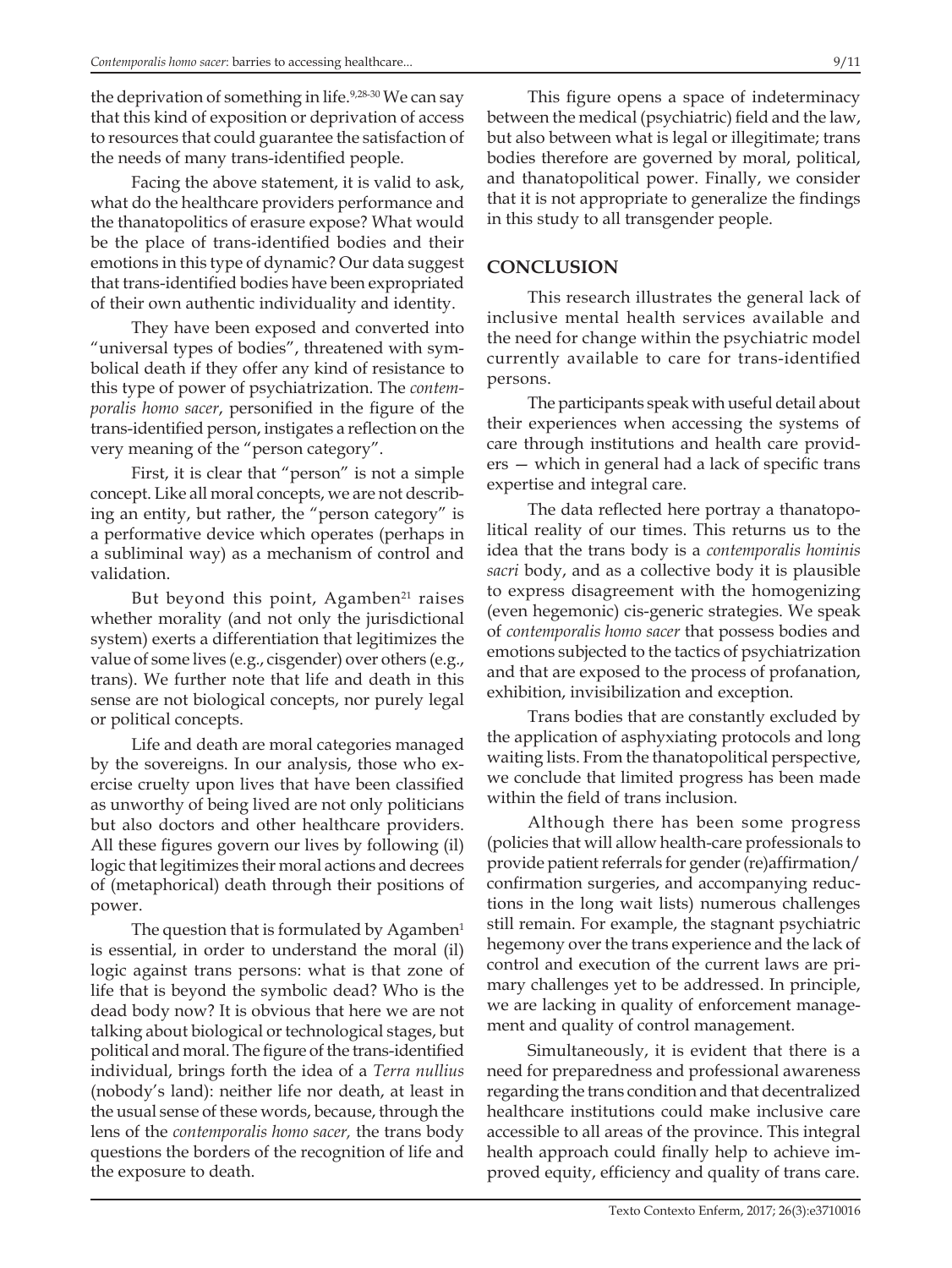It is important to note the methodological limitations of the study. As previously discussed, an important limitation in this research program is the number of participants. Future research would benefit from the use of a larger sample of participants and combine their realities among other provinces or contexts.

### **Acknowledgments**

This project was funded by the Canadian Institutes for Health Research in partnership with Echo: Improving Women's Health in Ontario, grant number MPO-105685. The authors thank the following for their essential contributions: Punam Khosla, Loralee Gillis, members of the Pathways Project Advisory Committee, the study participants, organizations who facilitated recruitment, all the project staff and students including Leah S. Steele, Andrea Daley, Deone Curling, Margaret F. Gibson, Datejie C. Green and other members of the Re:searching for LGBTQ Health research team.

#### **REFERENCES**

- 1. Agamben G. Homo Sacer: El poder soberano y la nuda vida. Valencia: Pre-textos; 2004.
- 2. Conrad P. The Medicalization of Society: On the transformation of Human Conditions into Treatable Disorders. Baltimore (US): The John Hopkins University Press; 2007.
- 3. Vipond E. Resisting Transnormativity: challenging the medicalization and regulation of trans bodies. Theory in Action. 2015; 8(2):21-44.
- 4. Butler J. Undoing Gender. New York/London (US/ UK): Routledge; 2004.
- 5. Fausto-Sterling A. Sexing the body: gender politics and the construction of sexuality. New York (US): Basic Books; 2000.
- 6. Restrepo M. Salud mental y desplazamiento forzado. Colombia (US): Editorial Universidad del Rosario; 2012.
- 7. Carrara S, Vianna ARB. "Tá lá o corpo estendido no chão...": a violência letal contra travestis no município do Rio de Janeiro. Physis [Internet]. 2006 [cited 2017 Jul 23]; 16(2):233-49. Available from: http://dx.doi. org/10.1590/S0103-73312006000200006.
- 8. Fernandes FBM. Assassinatos de travestis e "pais de santo" no Brasil: homofobia, transfobia e intolerância religiosa. Saúde debate [Internet]. 2013 Sep [cited 2017 Jul 23]; 37(98):485-92. Available from: http://www. scielo.br/scielo.php?script=sci\_arttext&pid=S0103- 11042013000300012&lng=en
- 9. Moyano-Mangas S. Exclusión e inclusión: conceptos multidimensionales. España (ES): Editorial UOC; 2014.
- 10. Soley-Beltran P. Transexualidad y Transgénero: una perspectiva bioética. Rev Bioética y Derecho. 2014; 30(1):21-39.
- 11. Engelman M. Discriminación y estigmatización como barreras de accesibilidad a la salud. Anu Invest. 2007; 14:1-10.
- 12. MacKinnon KR, Tarasoff LA, Kia H. Predisposing, reinforcing, and enabling factors of trans-positive clinical behavior change: a summary of the literatura. Inter J Transgenderism. 2016; 17(2): 83-92.
- 13. Bauer G, Hammond R, Travers R, Kaay M, Hohenadel K, Boyce M. I don't think this is theoretical; this is our lives: how erasure impacts health care for transgender people. J Assoc Nurses AIDS Care. 2009; 20(5):348-61.
- 14. IOM. The Health of Lesbian, Gay, Bisexual, and Transgender People: Building a Foundation for Better Understanding. Washington (DC): National Academies Press (US); 2011.
- 15. Hoffman B. An Overview of Depression among Transgender Women. Depress Res Treat. 2014; 2014: 1-9.
- 16. Reicherzer SL, Patton JL, Glowiak M. Counseling transgender trauma survivors. J Couns Dev [Internet]. Spring 2011 [cited 2017 Jul 23]; 80(2):131-9. Available from https://www.counseling.org/Resources/ Library/VISTAS/2011-V-Online/Article\_97.pdf
- 17. Grant JM, Mottet L, Tanis JE, Harrison J, Herman J, Keisling M. Injustice at every turn: A report of the national transgender discrimination survey. Washington: National Center for Transgender Equality and National Gay and Lesbian Task Force; 2011.
- 18. White JM, Reisner SL, Pachankis JE. Transgender stigma and health: A critical review of stigma determinants, mechanisms, and interventions. Soc Sci Med. 2015; 147: 222-31.
- 19. James SE, Herman JL, Rankin S, Keisling M, Mottet L, Anafi M. The Report of the 2015 U.S. Transgender Survey. Washington, DC: National Center for Transgender Equality; 2016.
- 20. Agamben G. Beyond Human Rights. Minneapolis (US): University of Minnesota; 2001.
- 21. Agamben G. Form of Life. Minneapolis (US): University of Minnesota; 2003.
- 22. Veale J, Saewyc E, Frohard-Dourlent H, Dobson S, Clark B. Being Safe, Being Me: Results of the Canadian Trans Youth Health Survey. Vancouver, BC (CA): Stigma and Resilience Among Vulnerable Youth Centre, School of Nursing, University of British Columbia; 2015.
- 23. Agamben G. Lo que queda de Auschwitz: el archivo y el testigo. Homo Sacer III. Valencia: Pre-textos; 2000.
- 24. Bentham J. El panóptico. Madrid (ES): Ediciones La Piqueta; 2009.
- 25. Foucault M. Vigiar e punir. 4ª ed. Petrópolis (RJ): Vozes; 1987.